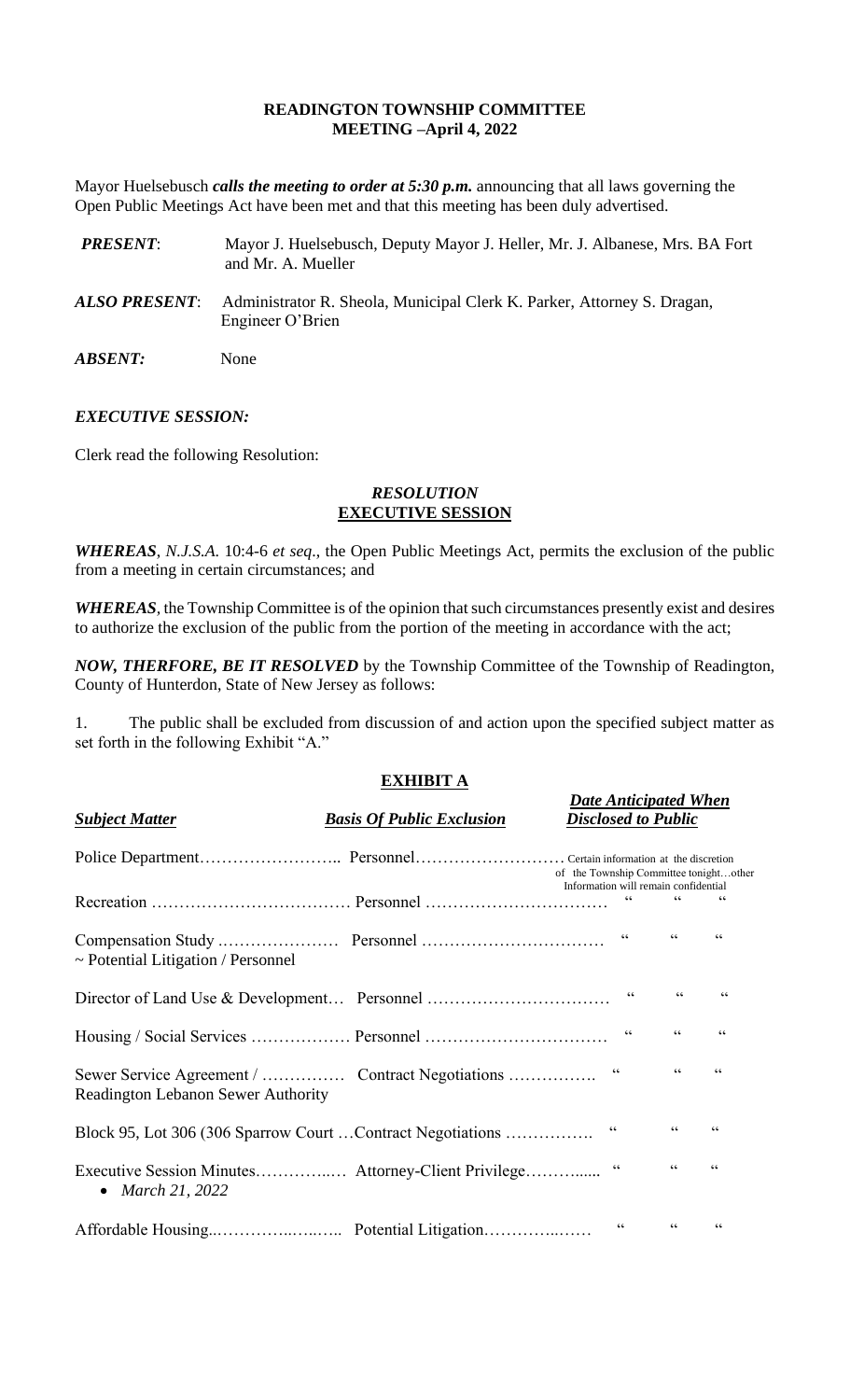Readington Township Committee Meeting – April 4, 2022 Page 2 of 12

Civil Action Summons / ………………. Litigation…………………………. " " " Rosedale and Rosehill Cemetery Association vs. Township of Readington and the Township of Committee of the Township of Readington

Block 48, Lot 23; Block 55, Lot 33; Block 56, Lots 1, 3, 6 & 8; Block 67, Lot 2 (Solberg Aviation).................................. Potential Litigation.................................... " " "

It is anticipated at this time that the stated subject matter will be made public on or about the time set forth in Exhibit "A."

2. This Resolution shall take effect immediately.

*A MOTION* was made by Mrs. Fort to adopt this resolution, seconded by Mr. Albanese with a vote of ayes all, nays none recorded.

The meeting reconvened at 7:40 p.m.

Mayor Huelsebusch led those present in the *Salute to the Flag.*

## *Personnel / Police Department*

*A MOTION* was made by Mrs. Fort to adjust the salary of Officer in Charge John Insabella as recommended by the Township Administrator, seconded by Mr. Albanese and on Roll Call vote the following was recorded:

| - Aye  |
|--------|
| - Aye  |
| $-Aye$ |
| $-Aye$ |
| - Aye  |
|        |

#### *Personnel / Recreation*

*A MOTION* was made by Mrs. Fort to accept the resignation of Alexander DeFilippo from the position of Assistant Recreation Director effective April 15, 2022, seconded by Mr. Albanese with a vote of ayes all, nays none recorded.

*A MOTION* was made by Mrs. Fort to authorize Administrator Sheola to advertise for the vacated position, seconded by Mr. Albanese with a vote of ayes all, nays none recorded.

*Personnel / Compensation Study ~ Potential Litigation / Personnel*

Mayor Huelsebusch stated that this matter remains in Executive Session.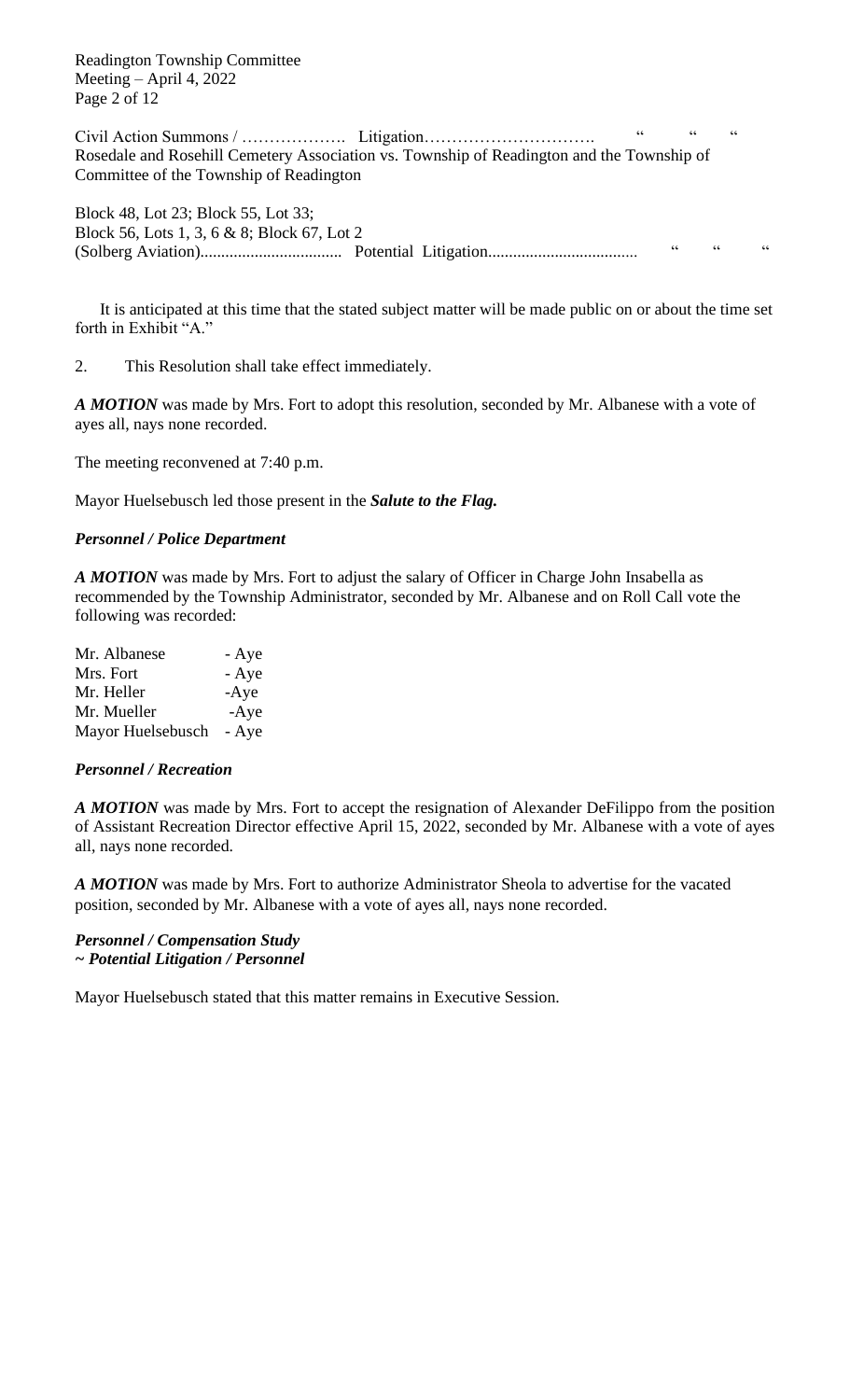Readington Township Committee Meeting – April 4, 2022 Page 3 of 12

## *Personnel / Director of Land Use & Development*

The following resolution was offered for consideration:

#### *#R-2022-61*

## *TOWNSHIP OF READINGTON RESOLUTION*

*WHEREAS*, on March 21, 2022, the Township Committee adopted an ordinance (#11-2022) to establishing the Department of Land Use and Development: and

*WHEREAS*, Ordinance #11-2022 also created the position of Director of Land Use and Development; and

*WHEREAS,* it is the recommendation of the Administrator to appoint Christina Schwartz to the position of Director of Land Use and Development.

*NOW THEREFORE BE IT RESOLVED* the Township Committee appoints Christina Schwartz as the Director of Land Use and Development, at an annual salary of \$85,000, effective April 4, 2022.

*NOW THEREFORE BE IT FURTHER RESOLVED* that a review will take place after six (6) months and the compensation may be adjusted at that time to \$90,000.

*A MOTION* was made by Mrs. Fort to adopt this resolution, seconded by Mr. Albanese and on Roll Call vote the following was recorded:

| - Aye  |
|--------|
| - Aye  |
| $-Aye$ |
| $-Aye$ |
| - Aye  |
|        |

#### *Personnel / Housing / Social Services*

*A MOTION* was made by Mrs. Fort to authorize Administrator Sheola to advertise for a part time temporary clerical position in the Housing and Social Services department, seconded by Mr. Albanese with a vote of ayes all, nays none recorded.

## *Contract Negotiations / Sewer Service Agreement / Readington Lebanon Sewer Authority*

Mayor Huelsebusch stated that this matter remains in Executive Session.

## *Contract Negotiations / Block 95, Lot 12.306 (306 Sparrow Court)*

Mayor Huelsebusch stated that this matter remains in Executive Session.

## *Attorney-Client Privilege / Executive Session Minutes / March 21, 2022*

*A MOTION* was made by Mrs. Fort to approve the Executive Session Minutes of March 21, 2022 for content only, seconded by Mr. Albanese with a vote of ayes all, nays none recorded.

## *Potential Litigation / Affordable Housing*

Mayor Huelsebusch stated that this matter remains in Executive Session.

## *Litigation / Civil Action Summons / Rosedale and Rosehill Cemetery Association vs. Township of Readington and the Township Committee of the Township of Readington*

Mayor Huelsebusch stated that this matter remains in Executive Session.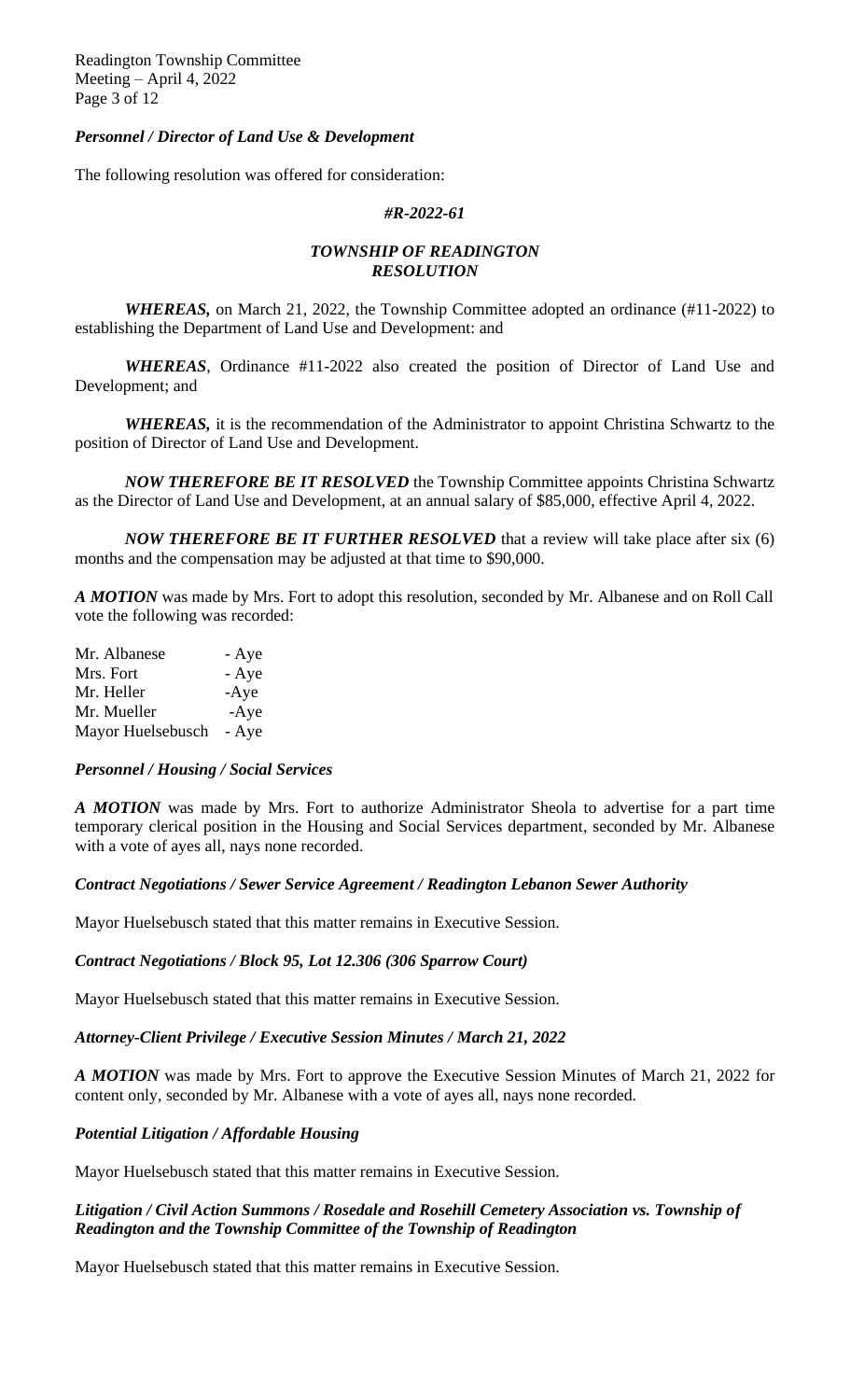Readington Township Committee Meeting – April 4, 2022 Page 4 of 12

# *Potential Litigation / Solberg Aviation / Block 48, Lot 23; Block 55, Lot 33; Block 56, Lot 1, 3, 6 & 8; Block 39, Lot 24 and Block 67, Lot 2*

Mayor Huelsebusch stated that this matter remains in Executive Session.

# *SWEARING IN OF NEW POLICE SERGEANT / CORPORAL*

Administrator Sheola swore in Raymond Mackewicz as Sergeant.

Administrator Sheola swore in Jack Mazellan as Corporal.

# *CONSENT AGENDA:*

Mayor Huelsebusch read the following statement:

*All items listed with an asterisk "\*" are considered to be routine by the Township Committee and will be enacted by one motion. There will be no separate discussion of these items unless a committee member or citizen requests, in which event the item will be removed from the General Order of Business and considered in its normal sequence on the agenda.*

- 1. \* **APPROVAL OF MINUTES** of meeting of March 21, 2022
- 2. *\* NJDEP Freshwater Wetlands Letter of Interpretation (LOI): Line Verification Approval for Block 81, Lot 1*
- 3. *\* Release of Escrow / Block 40, Lots 1, 1.03, 1.04, 1.05, 1.06 & 1.07 (Nagle)*
- 4. *\* Resolution of the Township of Readington, County of Hunterdon and State of New Jersey, Requesting Permission for the Dedication by Rider for Affordable Housing Trust (N.J.S.A. 40A:12A-3 et seq)*

The following resolution was offered for consideration:

## *#R-2022-62*

## *Resolution of the Township of Readington, County of Hunterdon and State of New Jersey, Requesting Permission for the Dedication by Rider for Affordable Housing Trust Fund (NJSA40A:12A-3 et seq)*

*WHERERAS,* permission is required by the Director of the Division of Local Government Services for approval as a dedication by rider of revenues received by a municipality when the revenue is not subject to reasonably accurate estimates in advance; and

*WHEREAS,* N.J.S. 40A:12A-3 provides for receipt of Affordable Housing Monies by the municipality to provide for the operating costs to administer this act; and

*WHEREAS,* N.J.S. 40A:12A-3 provides the dedicated revenues anticipated from the Affordable Housing Trust Fund are hereby anticipated as revenue and are hereby appropriated for the purpose to which said revenue is dedicated by statute or other legal requirement;

*NOW, THEREFORE, BE IT RESOLVED* by the Governing Body of the Township of Readington, Hunterdon County, New Jersey as follows:

- 1. The Governing Body does hereby request permission of the Director of the Division of Local Government Services to pay expenditures of the Affordable Housing Trust Fund
- 2. The Municipal Clerk of the Township of Readington, County of Hunterdon, is hereby directed to forward two certified copies of this Resolution to the Director of the Division of Local Government Services.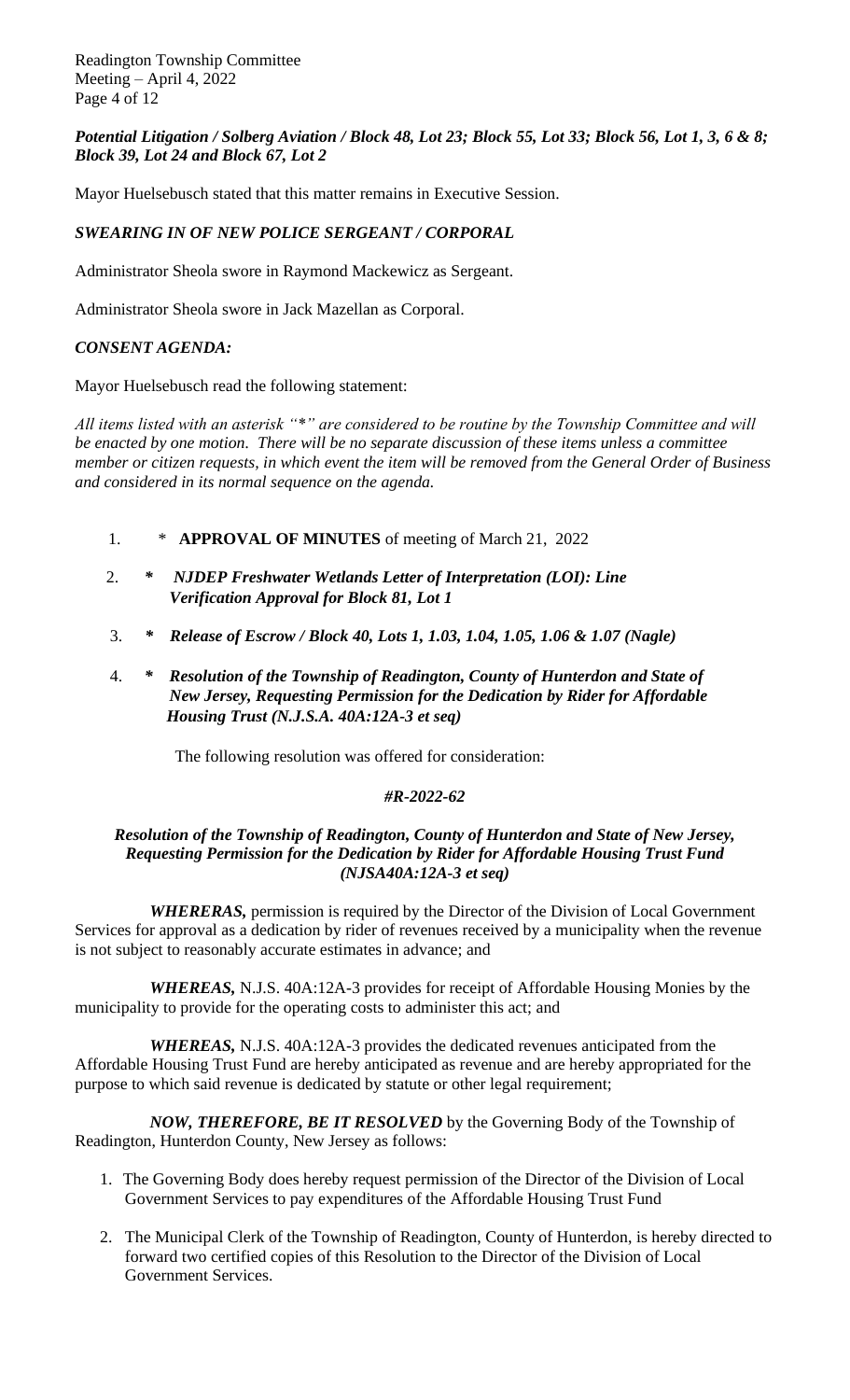## 5. *\* Resolution of the Township of Readington, County of Hunterdon and State of New Jersey, Requesting Permission for the Dedication by Rider for Storm Recovery Trust Fund (PL2013, c.271 and N.J.S.A. 40A:4-6.21)*

The following resolution was offered for consideration:

## *#R-2022-63*

## *Resolution of the Township of Readington, County of Hunterdon and State of New Jersey, Requesting Permission for the Dedication by Rider for Storm Recovery Trust Fund (PL 2013, c.271 and NJS 40A: 4-62.1)*

*WHERERAS,* permission is required by the Director of the Division of Local Government Services for approval as a dedication by rider of revenues received by a municipality when the revenue is not subject to reasonably accurate estimates in advance; and

*WHEREAS,* PL 2013, c.271 and NJS 40A: 4-62.1 provides for receipt of Storm Recovery budget appropriation by the municipality to provide for the operating costs to administer this act; and

*WHEREAS,* PL 2013, c.271 and NJS 40A: 4-62.1 provides the dedicated revenues anticipated from the Storm Recovery Trust Fund are hereby anticipated as revenue and are hereby appropriated for the purpose to which said revenue is dedicated by statute or other legal requirement;

*NOW, THEREFORE, BE IT RESOLVED* by the Governing Body of the Township of Readington, Hunterdon County, New Jersey as follows:

- 1. The Governing Body does hereby request permission of the Director of the Division of Local Government Services to pay expenditures of the Storm Recovery Trust Fund
- 2. The Municipal Clerk of the Township of Readington, County of Hunterdon, is hereby directed to forward two certified copies of this Resolution to the Director of the Division of Local Government Services.
	- 6. *\* Transfer of Police Vehicle to Three Bridges Fire Company*

The following resolution was offered for consideration:

## *#R-2022-64*

## *TOWNSHIP OF READINGTON RESOLUTION*

*WHEREAS,* the Police Department has a 2014 Ford Interceptor that has seen it's useful life and no longer needs the vehicle; and

*WHEREAS*, Three Bridges Fire Department has requested the vehicle to be used for transportation for school and miscellaneous other non-emergency uses; and

*WHEREAS,* Three Bridges Fire Department is aware that the vehicle needs a transmission and must be painted prior it being put in service at the expense of Three Bridges Fire Department.

*NOW THEREFORE BE IT RESOLVED* the Township Committee approves the transfer of the 2014 Ford Interceptor (Vin #1FAHP2MT2EG161419) to the Three Bridges Fire Department.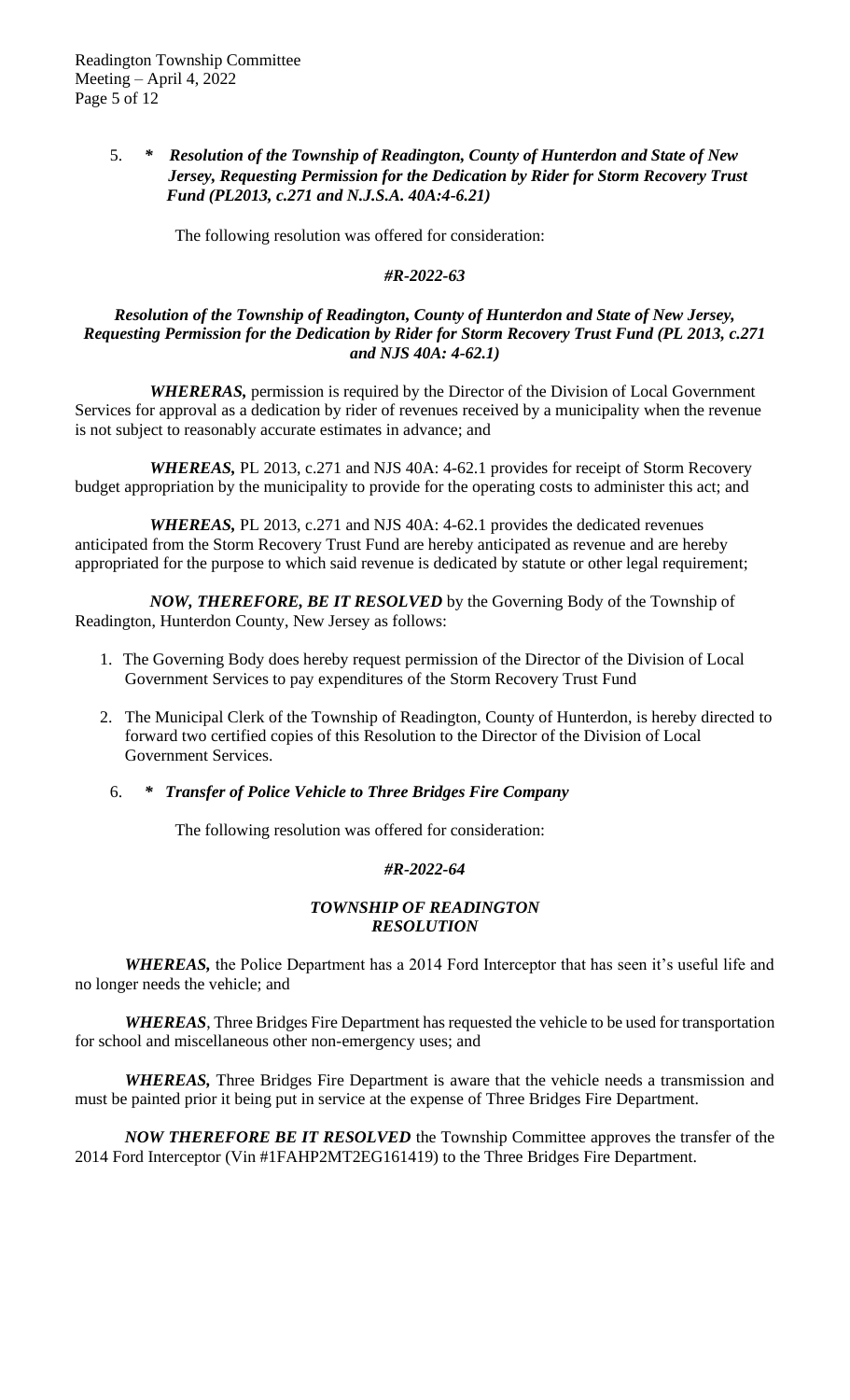7. \* *Payment of Bills –* (Complete bill list is on file in Clerk's Office)

| <b>Fund Description</b>      | Fund No. | <b>Received Total</b> |
|------------------------------|----------|-----------------------|
| <b>CURRENT FUND</b>          | $1 - 01$ | \$<br>11,932.21       |
| <b>CURRENT FUND</b>          | $2 - 01$ | \$<br>471,352.23      |
| <b>SEWER APPROPRIATIONS</b>  | $2 - 02$ | \$<br>105,279.18      |
| <b>TRUST FUNDS</b>           | $X-03$   | \$<br>67,957.79       |
| MISC REFUND, COUNTY TAX,     |          |                       |
| <b>LIENS</b>                 | $X-05$   | \$<br>9,562.60        |
| PAYROLL DEDUCTIONS           | $X-06$   | \$<br>173,853.30      |
| REGIONAL & LOCAL SCHOOL      | $X-07$   | 2,684,705.00          |
| <b>TAX</b>                   |          |                       |
| <b>2018 CAP IMPROVEMENTS</b> | $X-18$   | \$<br>8,453.50        |
| <b>2021 CAP IMPROVEMENTS</b> | $X-21$   | 7,156.72              |
| <b>TOTAL OF ALL FUNDS</b>    |          | 3,540,252.53          |

*A MOTION* was made by Mrs. Fort to approve the Consent Agenda, seconded by Mr. Albanese and on Roll Call vote the following was recorded:

| - Aye  |
|--------|
| - Aye  |
| $-Aye$ |
| $-Aye$ |
| - Aye  |
|        |

**COMMENTS FROM THE PUBLIC** for items listed on the agenda only

John Broten, Dogwood Drive, inquired about the newly created position of Director and Land Use and Development.

## *CORRESPONDENCE / OTHER INFORMATION*

- 1. Letter dated March 17, 2022, from John Tomac, Senior Director, Rates and Regulatory, New Jersey American Water in *the Matter of the Petition of New Jersey-American Water Company, Inc. for Approval of Increased Tariff Rates and Charges for Water and Wastewater Service and other Tariff Modifications.* No action taken.
- 2. Notice of Public Hearings from Christie McMullen, President and Chief Operating Office, Elizabethtown Gas, in *the Matter of the Petition of Elizabethtown Gas Company for Approval of Increased Base Tariff Rates and Charges for Gas Service, Changes to Depreciation Rates and Other Tariff Revisions.* No action taken.
- 3. Letter dated March 30, 2022, from Planning Board of the Township of Readington regarding *Block 81, Lots 1, 2, 3, & 4, Investigation and Designation of Non-Condemnation Redevelopment Area Planning Board Hearing.* No action taken.

# *OLD BUSINESS*

1. W*aterwatch Advisory Committee - Vacancy*

Attorney Dragan advised on her legal opinion as to whether there is a conflict of interest appointing spouses to the same board.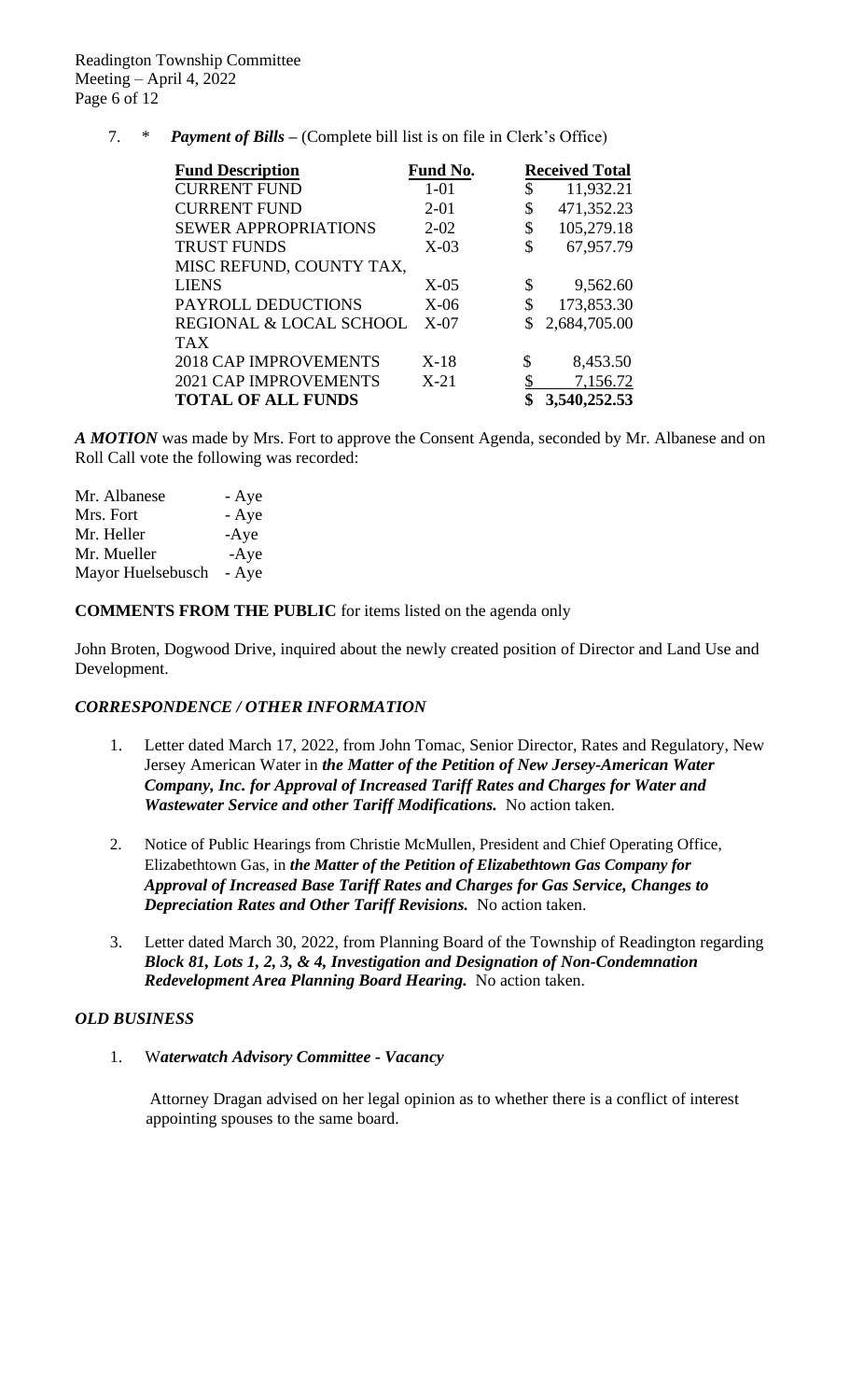*A MOTION* was made by Mr. Heller to appoint Marlene Orlandi to fill the unexpired term (12/31/22), created by resignation of Trish McGuire, seconded by Mr. Mueller and on Roll Call vote the following was recorded:

| Mr. Albanese      | - Aye  |
|-------------------|--------|
| Mrs. Fort         | - Aye  |
| Mr. Heller        | $-Aye$ |
| Mr. Mueller       | - Aye  |
| Mayor Huelsebusch | - Aye  |

### *NEW BUSINESS*

### 1. *Introduction of 2022 Municipal Budget*

The following resolution was offered for consideration:

#### *#R-2022-65*

## *TOWNSHIP OF READINGTON*

#### *HUNTERDON COUNTY, NEW JERSEY*

**BE IT RESOLVED**, that the following statements of revenues and appropriations attached hereto constitute the local Budget of the Township of Readington, Hunterdon County, New Jersey for the year 2022.

*BE IT FURTHER RESOLVED,* that the said budget be published in the Hunterdon County Democrat in the issue of April 14, 2022, and that a hearing on the Budget will be held at the Municipal Building on May 2, 2022, at 7:45 o'clock (P.M.) or as soon thereafter as the matter may be reached.

*A MOTION* was made by Mr. Heller to adopt this resolution, seconded by Mr. Albanese and on Roll Call vote the following was recorded:

| Mr. Albanese            | - Aye  |
|-------------------------|--------|
| Mrs. Fort               | - Aye  |
| Mr. Heller              | $-Aye$ |
| Mr. Mueller             | $-Aye$ |
| Mayor Huelsebusch - Aye |        |

2. *An Ordinance Amending and Supplementing the Code of the Township of Readington, County of Hunterdon, State of New Jersey Pertaining to Refunds for Cancellation of Certain Programs/Activities Administered by Readington Recreation* 

The following ordinance was offered for introduction:

### *AN ORDINANCE AMENDING AND SUPPLEMENTING THE CODE OF THE TOWNSHIP OF READINGTON, COUNTY OF HUNTERDON, STATE OF NEW JERSEY PERTAINING TO REFUNDS FOR CANCELLATION OF CERTAIN PROGRAMS/ ACTIVITIES ADMINISTERED BY READINGTON RECREATION*

## *ORDINANCE #12 - 2022*

**BE IT ORDAINED,** by the Township Committee of the Township of Readington, County of Hunterdon, State of New Jersey as follows (new language is underlined in bold thus **;** deletions are marked thus):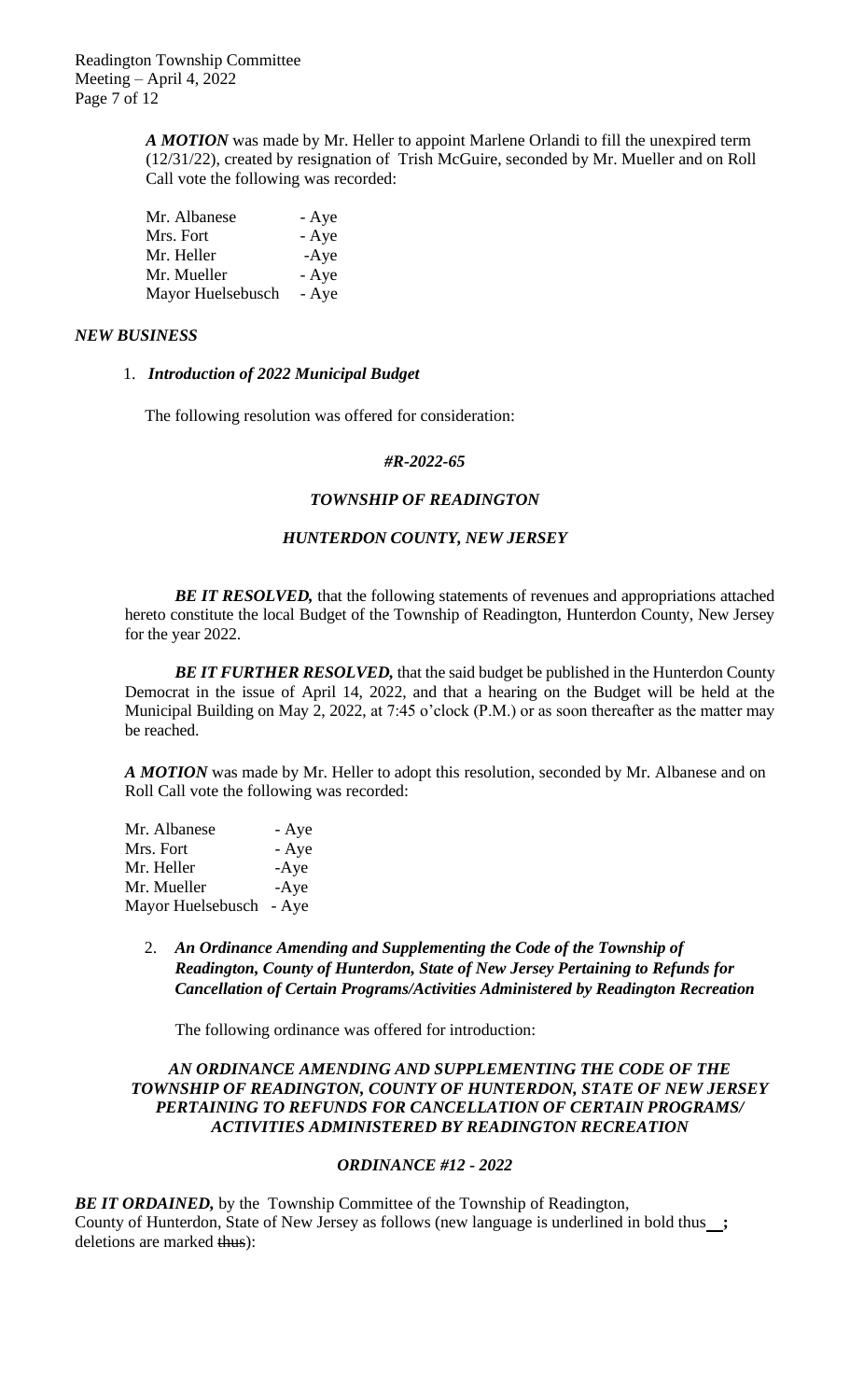Readington Township Committee Meeting – April 4, 2022 Page 8 of 12

## *Ordinance #12-2022 cont'd:*

*SECTION 1.* Chapter 119 of the Code of the Township of Readington entitled "Fees" is hereby amended as follows:

## **Article III, "Fees for Use of Readington Parks, Recreation Programs/Activities and Recreation Facilities"**

## **Sec. 119-15. Refund Policy.**

Any programs or activities cancelled by the Recreation Department ("Readington Recreation") shall receive a full refund or a credit. **Cancellation for Summer Camp or Sport League must be received by Readington Recreation 4 weeks in advance of the program start date and shall be subject to a \$25 administrative fee.** All other cancellations must be received by Readington Recreation two weeks in advance and shall be subject to a \$25 administrative fee. If the cancellation is for a program for which uniforms/supplies have already been ordered, the cost will be deducted. No refunds or credits will be processed for cancellations received less than two weeks in advance of the program/activity start date. No refunds will be processed for programs/activities costing \$25 or less. There are no refunds or credits for weather cancellations for athletics.

**SECTION 2.** All sections, subsections and provisions of this Ordinance may be renumbered as necessary or practical for codification purposes.

## *SECTION 3***. Repealer.**

Any and all ordinances and resolutions or parts thereof which are inconsistent with this ordinance are repealed.

## *SECTION 4***. Severability.**

If the provision of any article, section, subsection, paragraph, subdivision or clause of this Ordinance shall be judged invalid by any Court of competent jurisdiction, such Order or Judgment shall not affect or invalidate the remainder of any such article, section, subsection, paragraph or clause and, to this end, the provisions of this Ordinance are hereby declared to be severable.

## *SECTION 5***. Effective Date.**

This ordinance shall take effect immediately upon final adoption and publication according to the law of the State of New Jersey.

*A MOTION* was made by Mr. Albanese to introduce this ordinance, seconded by Mr. Heller and on Roll Call vote the following was recorded:

| Mr. Albanese      | - Aye  |
|-------------------|--------|
| Mrs. Fort         | - Aye  |
| Mr. Heller        | $-Aye$ |
| Mr. Mueller       | $-Aye$ |
| Mayor Huelsebusch | - Aye  |

*The Public Hearing was scheduled for April 18, 2022, at 7:45 p.m.*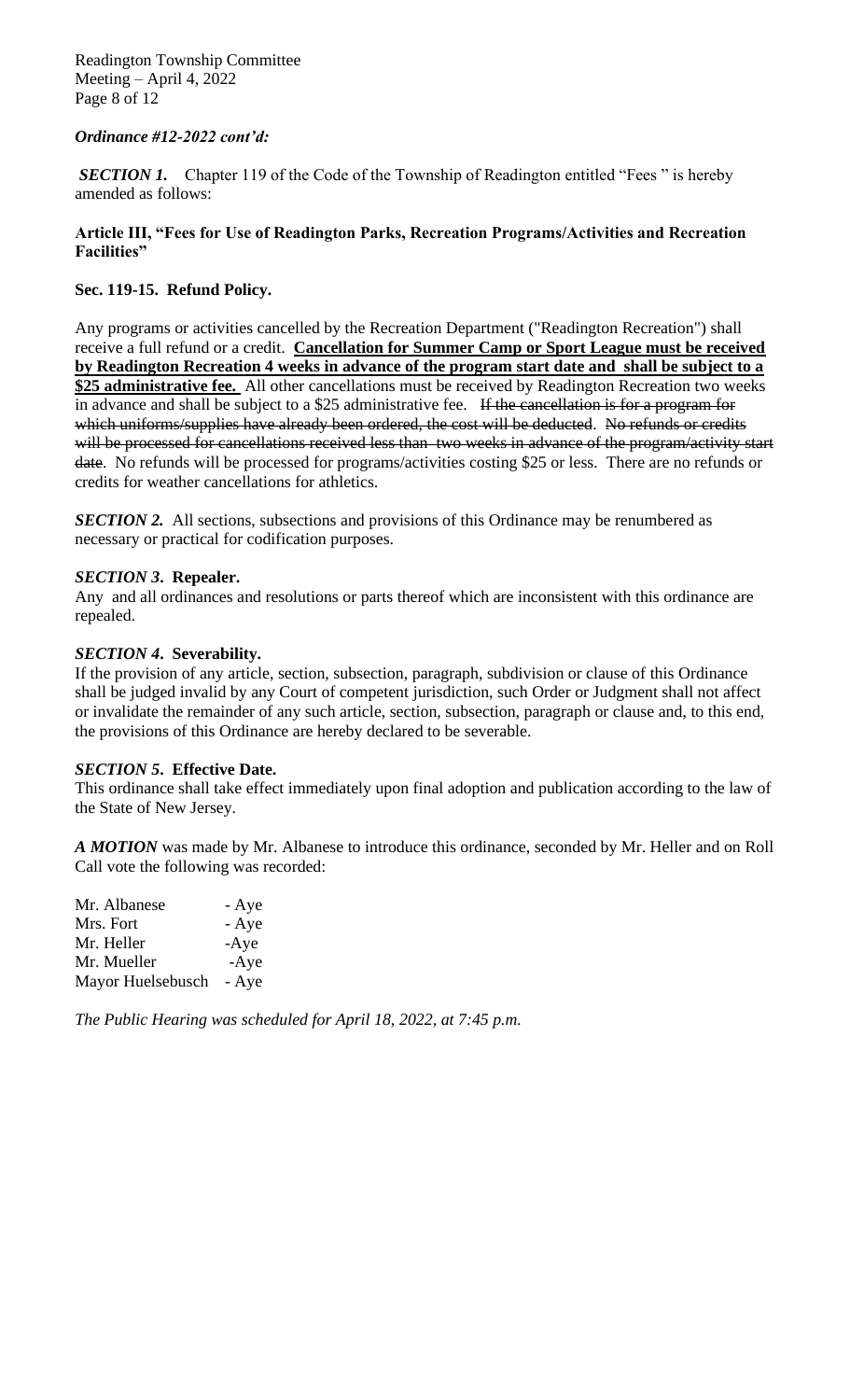# 3. *Modifications of Performance Bonds / Acceptance of Cash Performance Bonds / Ryland Developers LLC (Block 14, Lots 29.02 & 29.03)*

The following resolution was offered for consideration:

#### *#R-2022-66*

## *TOWNSHIP OF READINGTON COUNTY OF HUNTERDON AND STATE OF NEW JERSEY*

*WHEREAS***,** the Readington Township Committee ("Township"), at a regular public meeting held on November 1, 2021, accepted certain performance bonds submitted by Ryland Developers, LLC ("Developer") in connection with major residential subdivision and site plan approval it obtained for property known as Block 14, Lots 29.02 and 29.03 in the Township ("the Development "); and

*WHEREAS*, the performance bonds approved by the Township at the November 1, 2021, meeting and currently held by it are as follows:

| <b>Bond Number</b>                         |  | <b>Bond Amount</b> |  |
|--------------------------------------------|--|--------------------|--|
| 1. Bond FP0025397 (Landscaper Buffer)      |  | \$75,312.00        |  |
| 2. Bond FP0025396 (Safety & Stabilization) |  | \$45,894.45        |  |

*WHEREAS***,** the Developer's Agreement entered into between the Township and Developer for the Development requires that the total performance guarantees submitted in conjunction with the subdivision site improvements consist of at least 10% cash (ie. \$345,323.08), and the remainder by bond or letter of credit (ie. \$3,107,907.77) for a grand total of \$3,453,230.85; and

*WHEREAS,* the performance bonds submitted for landscape buffering, and safety stabilization were for the full amount of the required guarantee and must be amended in accordance with the Developer's Agreement. To correct the situation, Developer must submit the following per the Township Conflict Engineer's recommendation letter of March 15, 2022, attached hereto for reference:

| Guarantee Type               | Amount |             |  |
|------------------------------|--------|-------------|--|
| 1. Landscape Buffer:         |        |             |  |
| <b>Replacement Bond</b>      |        | \$67,780.80 |  |
| Cash                         |        | 7,531.20    |  |
|                              | Total: | \$75,312.00 |  |
| 2. Safety and Stabilization: |        |             |  |
| <b>Replacement Bond</b>      |        | \$41,305.00 |  |
| Cash                         |        | 4,589.45    |  |
|                              | Total: | \$45,894.45 |  |

*WHEREAS,* the Township acknowledges receipt of the required cash amount for the landscape buffer as reflected in Developer's check # 2158, and receipt of the required cash amount for the safety and stabilization guarantee as reflected in Developer's check #2159; and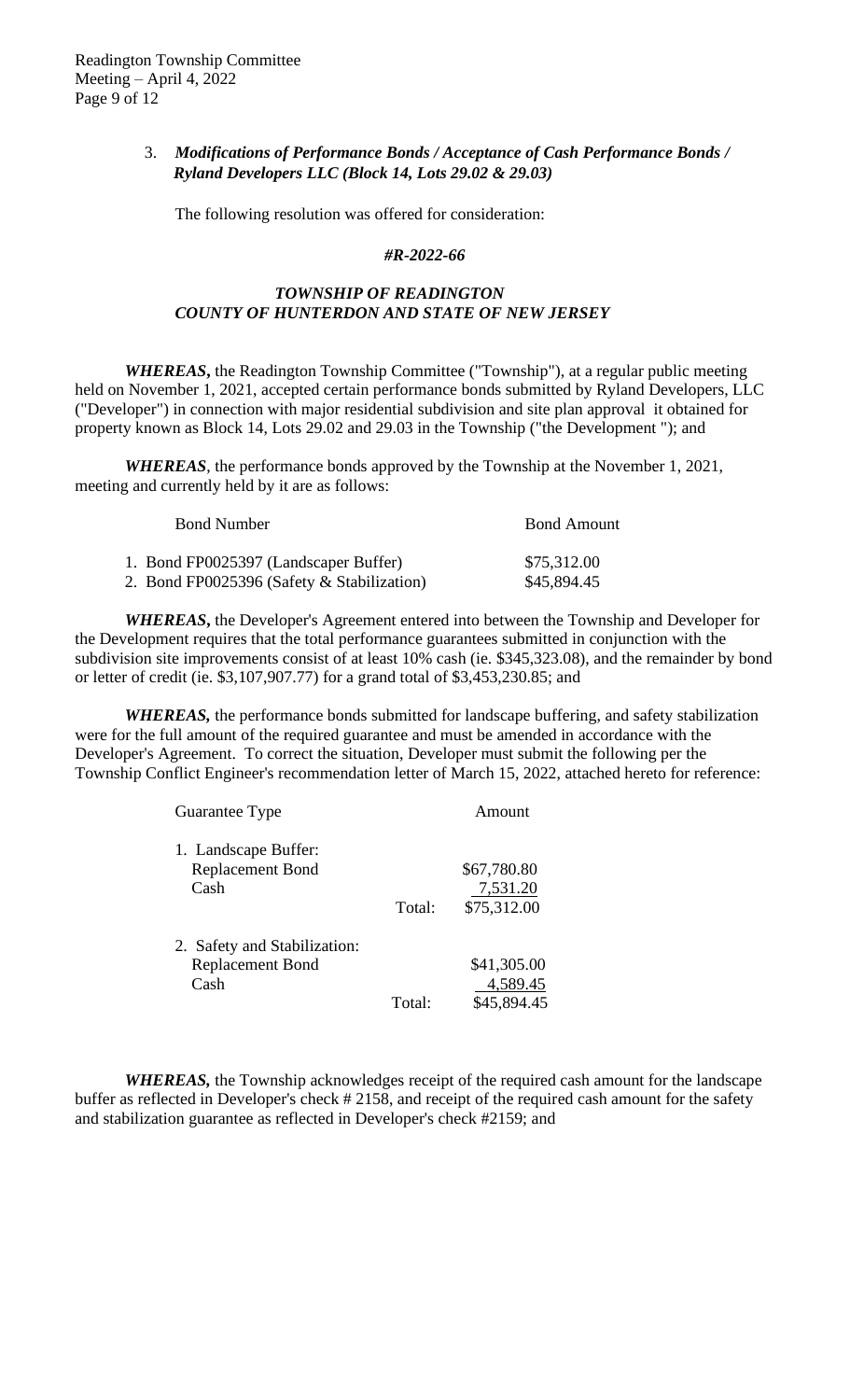## *Resolution #R-2022-66 cont'd:*

*WHEREAS,* in addition to the above, the Developer has submitted the following in connection with the performance guarantee required by the Developers Agreement for public improvements, which has been deemed satisfactory by the Township Engineer and Township Attorney as to form and amount:

| Public Improvements:  |        | Amount:        |
|-----------------------|--------|----------------|
| <b>Bond FP0025535</b> |        | \$2,998,821.96 |
| Cash                  |        | 333, 202. 44   |
|                       | Total: | \$3,332,024.40 |

*NOW, THEREFORE BE IT RESOLVED* by the Township Committee of the Township of Readington, County of Hunterdon and State of New Jersey, on this 4<sup>th</sup> day of April 2022 as follows:

1. The above preambles are incorporated as if fully set forth herewith.

2. The Township accepts the recommendations of the Township's Conflict Engineer in its letter of March 15, 2022, and authorizes and approves the following actions:

a. The Township shall release the two above-referenced bonds it is currently holding for landscape buffer, and safety and stabilization improvements once satisfactory replacement bonds have been submitted to the Township Clerk and recommended by the Township Engineer and Township Attorney for acceptance by the Township Committee.

b. The respective cash portions for the replacement guarantees, represented by checks #2158 (landscape buffering - \$7,531.20) and #2159 (safety and stabilization - \$4,589.45) are hereby accepted.

c. The performance guarantee for public improvements represented by Bond FP0025535 in the amount of \$2,998,821.96 and check #2157 in the amount of \$333,202.44 is hereby accepted.

 3. Authorization is given to the Township Administrator/Clerk to forward copies of this Resolution to the Developer.

4. This Resolution shall take effect immediately.

*A MOTION* was made by Mrs. Fort to adopt this resolution, seconded by Mr. Heller and on Roll Call vote the following was recorded:

| Mr. Albanese      | - Aye  |
|-------------------|--------|
| Mrs. Fort         | - Aye  |
| Mr. Heller        | $-Aye$ |
| Mr. Mueller       | $-Aye$ |
| Mayor Huelsebusch | - Aye  |

## 4. *Application for Special Events Permit / Readington Brewery / Easter Egg Hunt*

*A MOTION* was made by Mr. Heller to approve the special event permit application, seconded by Mr. Mueller with a vote of ayes all, nays none recorded.

## 5. *Application for Special Events Permit / Solberg Aviation Co, Inc. / Easter Bunny Fly In*

*A MOTION* was made by Mr. Heller to approve the special event permit application, seconded by Mr. Albanese with a vote of ayes all, nays none recorded.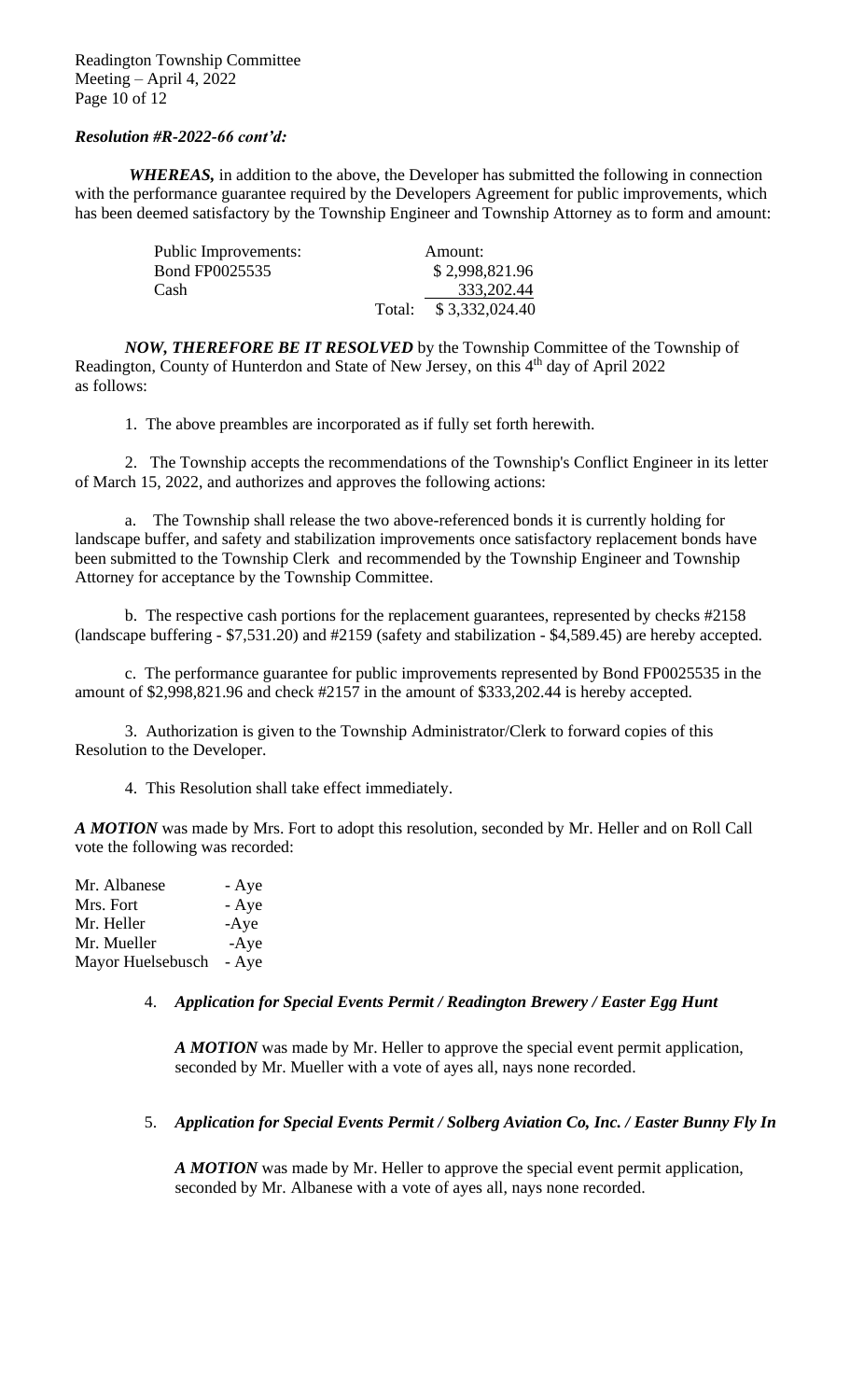6. *Application for Special Events Permit / Team Somerset / Circuit Time Trial* 

*A MOTION* was made by Mr. Heller to approve the special event permit application, seconded by Mr. Mueller with a vote of ayes all, nays none recorded.

7. *\* NJDEP Freshwater Wetlands Letter of Interpretation (LOI): Line Verification Approval for Block 81, Lot 1*

This matter was addressed under the Consent Agenda.

8. *\* Release of Escrow / Block 40, Lots 1, 1.03, 1.04, 1.05, 1.06 & 1.07 (Nagle)*

This matter was addressed under the Consent Agenda.

9. *\* Resolution of the Township of Readington, County of Hunterdon and State of New Jersey, Requesting Permission for the Dedication by Rider for Affordable Housing Trust (N.J.S.A. 40A:12A-3 et seq)*

This matter was addressed under the Consent Agenda.

10. *\* Resolution of the Township of Readington, County of Hunterdon and State of New Jersey, Requesting Permission for the Dedication by Rider for Storm Recovery Trust Fund (PL2013, c.271 and N.J.S.A. 40A:4-6.21)*

This matter was addressed under the Consent Agenda.

## 11. *\* Transfer of Police Vehicle to Three Bridges Fire Company*

This matter was addressed under the Consent Agenda.

## *ADMINISTRATOR'S REPORT*

Administrator Sheola reported that he just received information from Congressman Malinowski's office regarding the application submission for federal funding.

## *ATTORNEY'S REPORT*

Attorney Dragan stated that she had nothing further to report.

## *ENGINEER'S REPORT*

Engineer O'Brien reported that the County will be repairing two culverts between Casper Berger Road and Thor Solberg Road, which will take place after the Balloon Festival. Engineer O'Brien further reported that he is waiting on an update regarding the 2022 schedule for the roads.

## *COMMITTEE REPORTS*

## **JOHN ALBANESE**

Mr. Albanese stated that he had nothing further to report.

## **BETTY ANN FORT**

Mrs. Fort reported that the 3<sup>rd</sup> Grade Museum program will be coming up and invited the Committee members to participate in the program.